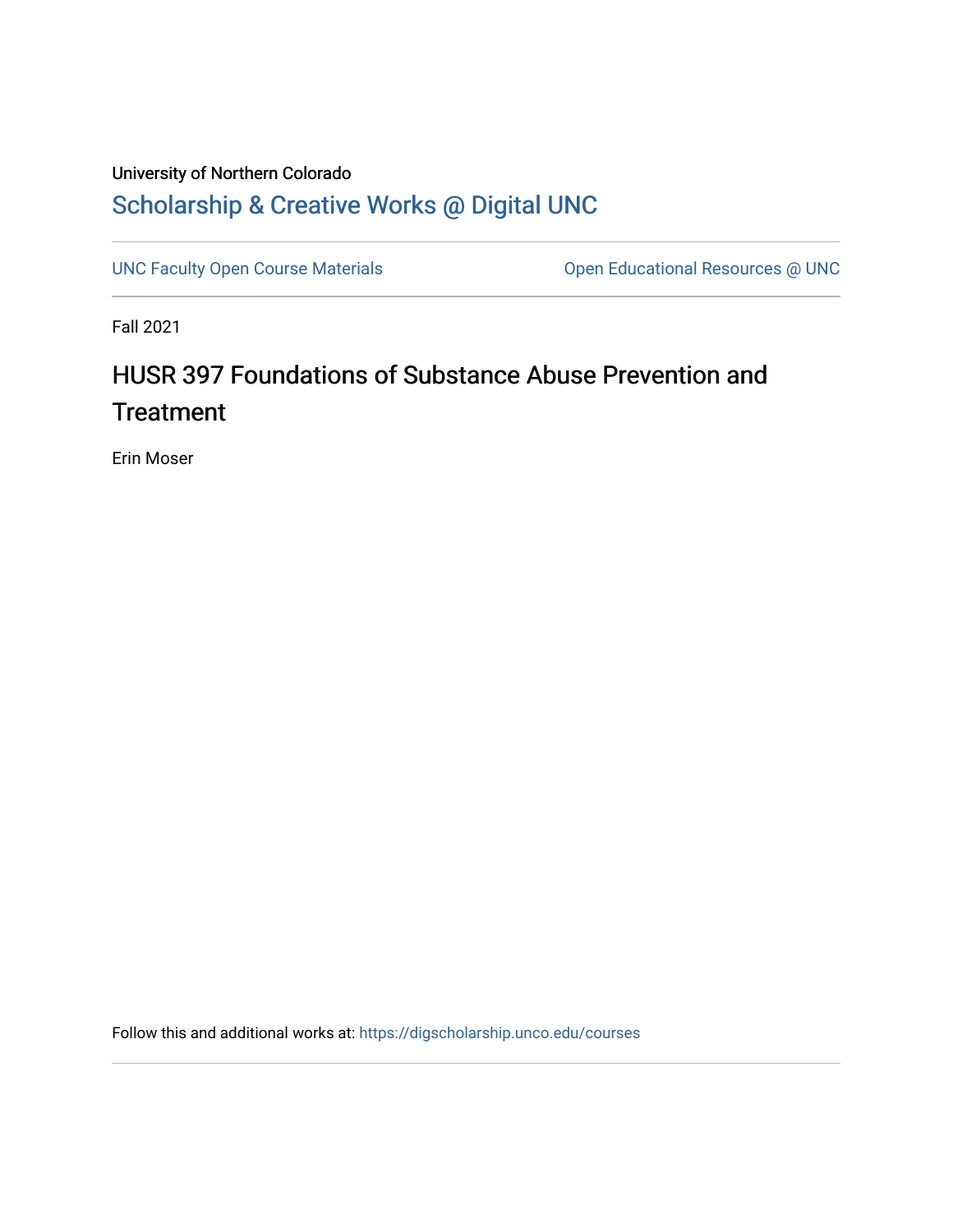

## **University of Northern Colorado Department of Human Services**

**HUSR 397-970 Syllabus**

*Fall 2021*

| <b>Professor:</b>     | Erin Moser, Ph.D., CRC |
|-----------------------|------------------------|
| <b>Office:</b>        | Gunter Hall, Room 1230 |
| <b>Telephone:</b>     | $(970)$ 351-3112       |
| <b>E-Mail:</b>        | erin.moser@unco.edu    |
| <b>Student Hours:</b> | By appointment         |
| <b>Credits:</b>       | 3.00                   |
| <b>Class Meets:</b>   | Online                 |

## **Welcome to Foundations of Substance Abuse Prevention and Treatment!!**

Congratulations! You made it to another semester of college! That, in and of itself (especially through a pandemic), is something to be incredibly proud of. This course is a highly sought-after course in Human Services, and typically fills up quickly every semester. I like to think it is because of my teaching style and the content that I teach, and although that may be PART of the reason, I also know that this course fulfills various requirements for the pursuit of your degree. Either way, I hope that you find this course to be what you are looking for, and I look forward to spending the next semester with you!

#### *\*PLEASE REMEMBER THAT EVEN THOUGH THIS CLASS IS ONLINE, WE ARE STILL A "CLASS," NOT AN INDEPENDENT STUDY COURSE.*

## **The Freedom of an Online Course can be Tricky!**

• **One of the advantages of taking an online class is that you can arrange your "class time" according to your own schedule during the week. This means that you have more flexibility in your class work, but this also means that there is no reason for late work. I encourage you to stay on top of all aspects of this course, rather than** 



**waiting until the last minute to complete assignments.** 

• **In addition to this syllabus, you will find specific learning information (i.e., lecture notes, PowerPoint slides, and links to important documents and websites) about each unit by clicking on "Modules" in the left-hand vertical column menu on the homepage of the course website.**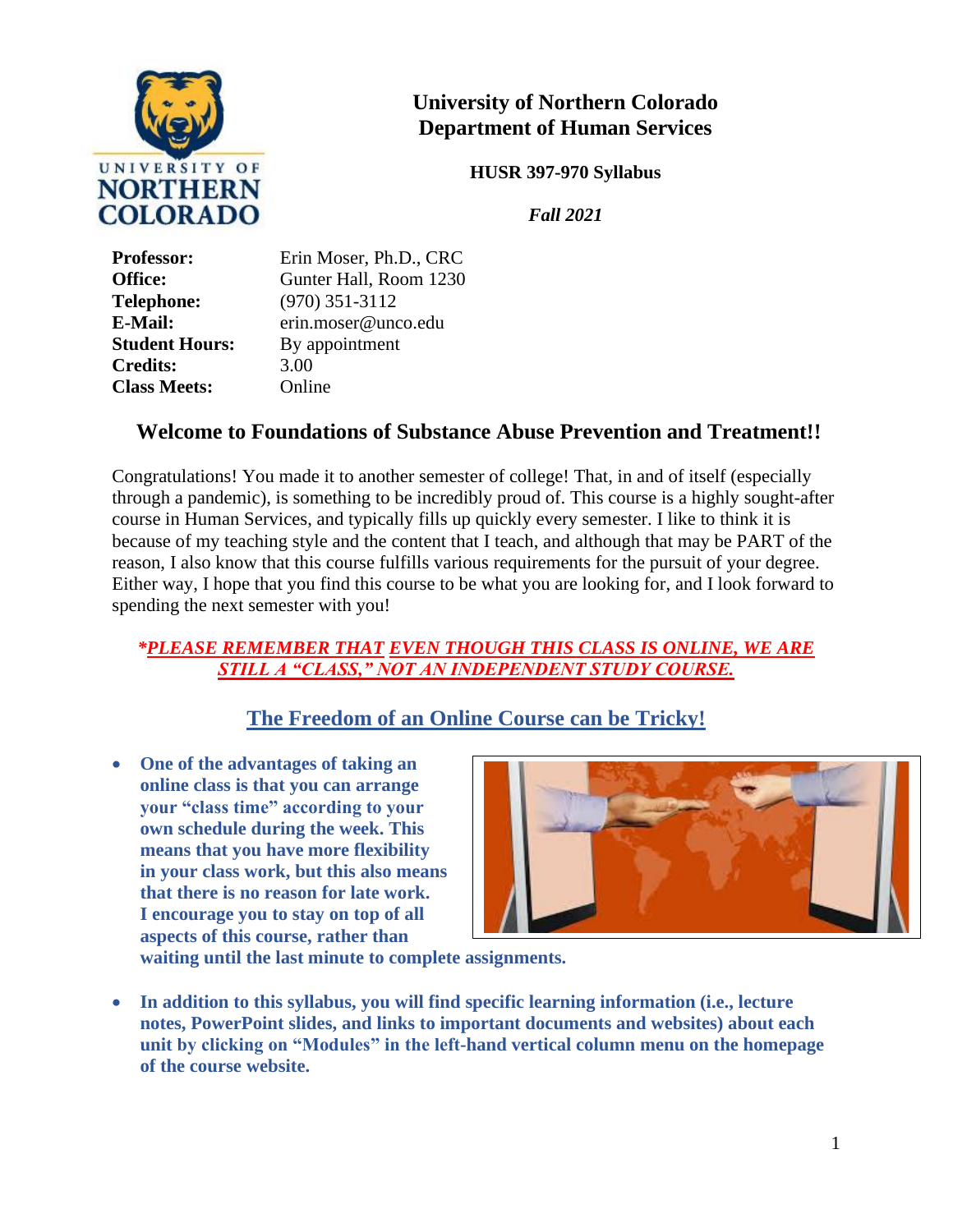## **Course Purpose**

Have you ever been interested in working with individuals with substance use disorders? This course will teach you about the historical changes in substance use counseling and how they compare to current approaches, how use affects families, and many other aspects of working with individuals with substance use disorders. You will have the opportunity to extensively research a substance of your choosing to learn about prevalence, how it affects the body, and recommended courses of treatment.

## **Course Description**

This course will allow you to develop an introductory knowledge of the current Substance Abuse Counseling Paradigm. Areas to be covered include: 1) Counseling in the  $21<sup>st</sup>$  Century, Drugs  $\&$ Their Effects, Motivational Interviewing, the Process of Change, and the Context of Change, among other topics related to substance abuse, prevention, and treatment.

## **Course Objectives**

This course is designed to provide you with an understanding of important issues relating to Substance Abuse Counseling. The principle objective is to develop understanding in the following areas:

- Compare historical changes and current approaches in Substance Abuse Counseling
- Explain the basic tenets of Motivation Interviewing
- Analyze the Pharmacology of Drugs
- Differentiate between non-use, use, abuse, and dependency
- Critique cultural aspects of Substance Abuse Counseling
- Describe the effects substance abuse has on families
- Investigate future trends in Substance Abuse Counseling

### **Open Educational Resources**

This course has been designed to utilize free, open educational resources instead of a required textbook for purchase. All required resources will be identified in the syllabus according to each corresponding module.

## **Course Requirements**

**Abstinence Exercise & Paper (75 points)**: This exercise is designed to help you experience some of the feelings/thoughts that individuals with addictions experience when they quit their drug or behavior choice. This exercise requires that you **COMPLETELY** give up a substance (e.g., nicotine, caffeine, or alcohol) or a behavior (e.g., Internet use, playing video/computer games, watching television, social media) for six weeks of the course. If you have difficulty identifying a substance or behavior, please contact me as soon as possible, so we can discuss what might be a challenge for you to give up for this time period.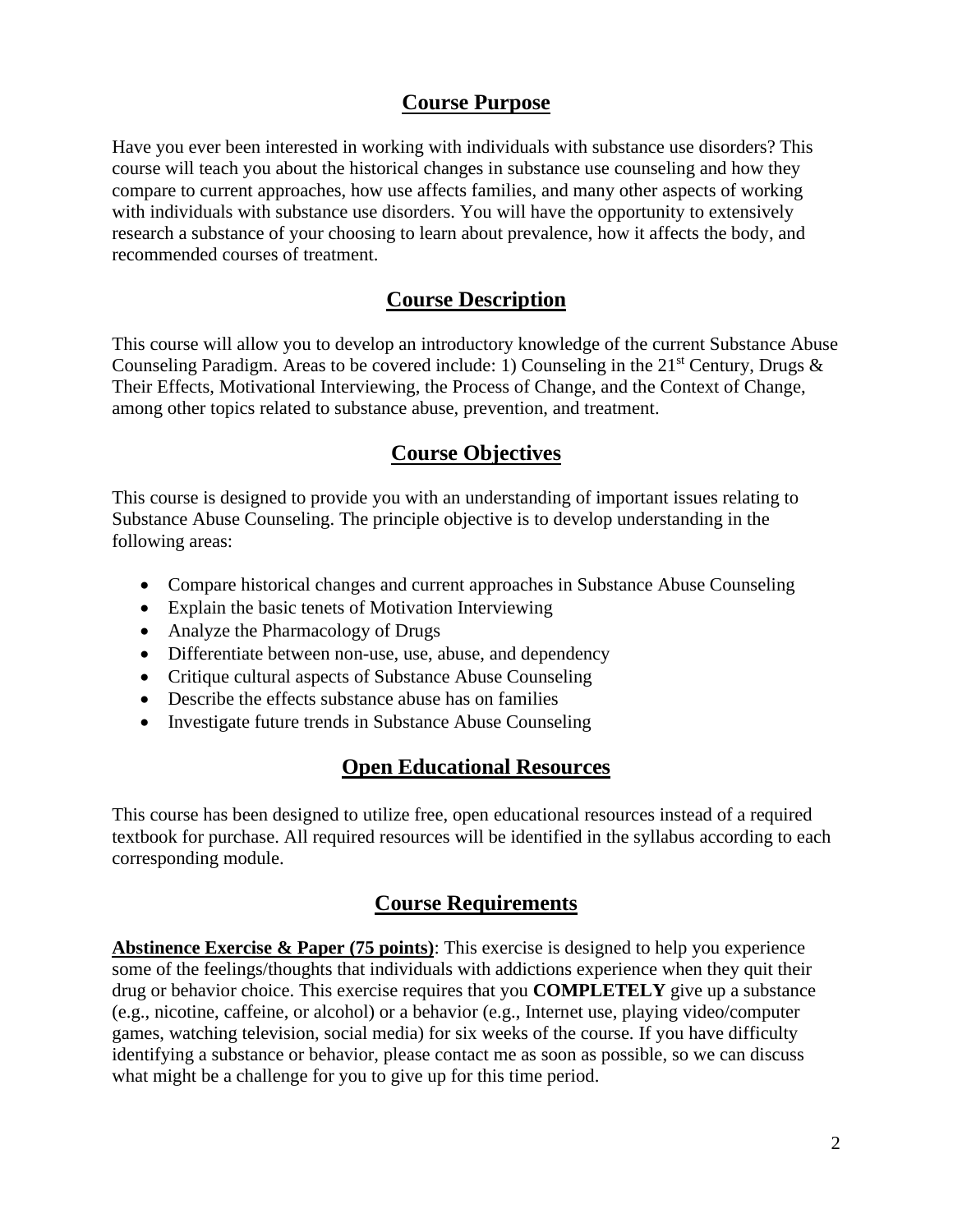**\*\*\*This assignment relies on you putting the work and effort into making this exercise successful. That does not mean you can't "fail" or "slip up" because that may happen. What is more important to me for this exercise is that you learn from it. With that said, I would like you to choose a substance or behavior that you really think would be difficult for you to give up for six weeks. I want you to challenge yourself to get the full experience of this assignment. I am trusting in you and your honor code to choose something that will be difficult for you to live without for a short period of time. This means that you will refrain from "using" this substance/behavior during the exercise. It is an abstinence exercise and not a harm reduction exercise, so reducing your use or minimizing your behavior does not count. You must make every effort to stop using for the entirety of the exercise.**

This assignment will be graded based upon the criteria found in the "Scoring Rubric for Abstinence Exercise" on Canvas. During this assignment, you will (a) write an introductory letter to your substance/behavior, (b) keep an abstinence log of your experiences, and (c) write a summary paper that will serve as the conclusion to the six-week exercise.

This assignment will have the following components:

**A) "Letter to my Substance/Behavior" (10 points)** – written in the first person (e.g., "To my beloved caffeine – I am not sure how I am going to live without you for six weeks…") to the substance/behavior from which you are abstaining and will be due **Sunday, September 12<sup>th</sup>** (the content requirements for this letter can be found on Canvas in the Assignments).

**B) Abstinence Log (42 points; 7 points each)** – This log will describe your feelings and reactions, especially focusing on times you "lapse" or experience temptation. It is especially important to indicate times when it was both difficult and easy to abstain, as well as those specific circumstances during which you "slipped" (birthdays, holidays, and weekends seem especially difficult). Although daily entries into the log are not required, daily entries have been reported as most helpful by previous students. The log needs to be computer generated (a minimum of half a page [approximately 20 lines], single spaced, in standard Times New Roman, 12-point font, per entry) and should have a minimum of three entries per week. There will be a minimum of eighteen entries total. You are free to write about whatever you would like such as: how you are feeling about abstaining, what reactions friends/family have about this exercise, how this relates to individuals who have problems with substance use, etc. If you feel that you are having trouble coming up with things to write about, please reach out to me for help with this exercise.

\*\*An example to demonstrate the length requirement is attached to each of the abstinence log assignments.

**C) Summary paper (23 points)** – This is to be a minimum two-to-three-page paper (single spaced, standard format) describing the abstinence experience (e.g., do you feel you succeeded or failed, what influenced you, what was the process like for you, what you have learned from the exercise, etc.) and will serve as the conclusion to your overall experience. **Note**: This paper does not have to be in APA format. This paper is due **Sunday, October 31**<sup>st</sup>.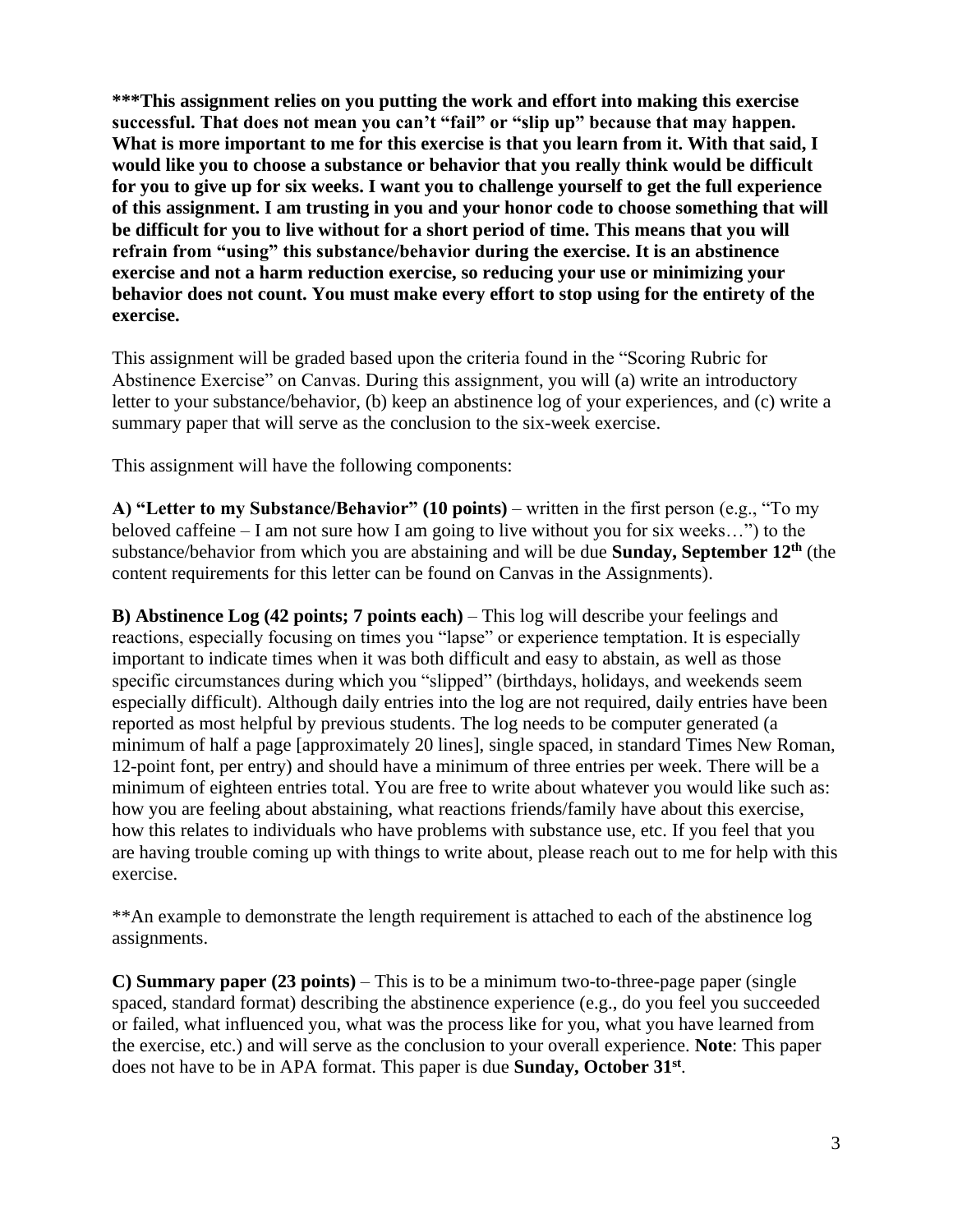#### **Student Choice Assignments (Select 3 of the following 6; 150 points total):**

**1. Content Quizzes (3 quizzes; 50 points each):** There will be three content quizzes throughout the course. Quiz #1 covers modules 1-4, has 45 questions, and is worth a total of 50 points. Quiz #2 covers modules 5-8, has 46 questions, and is worth a total of 50 points. Quiz #3 covers modules 9-13, has 46 questions, and is worth a total of 50 points. There are multiple choice, fill in the blank, true/false, matching, and short answer item questions. You will have a maximum of 120 minutes (2 hours) to complete each quiz. Once you start a quiz, you cannot stop and go back to it later. You must answer all the questions in one 120-minute block of time, so take each quiz when you will not be interrupted. The questions are not locked, so you can skip over questions and go back to them if you are unsure what the answer is. The quiz will remain open after the due date so you can review your answers, but I **WILL NOT** accept late quizzes so please plan accordingly.

#### **\*It is also important to note that quizzes are due by 5:00 pm on Sundays and not at midnight. This is something I hear from a lot of students because they are used to other courses being due by 11:59 pm, but my assignments are all due by 5:00 pm on Sunday evenings.**

Each quiz is open book/open notes; *however*, it is expected that you will have read the chapters and other materials before taking each quiz. Although some questions may require a simple specific answer, others (particularly short essay) require you to apply an integration of understanding about what is being asked, and this cannot simply be "looked up" in one place in the chapter or module materials.

Quiz questions will come from lecture notes, PowerPoint slides, textbook, and website readings (sometimes identified by me in various modules), as well as other materials identified in each of the modules, including the Discussion Boards.

You will take quizzes online *individually* **(these are not group quizzes!)**.

Please make sure to read the following *Tips for Taking Quizzes Online* that is posted below. If your computer freezes or kicks you out before you have finished, you will not be able to re-enter the quiz. If this happens, please notify me through email as soon as possible to see if there is anything that can be done to assist you.

## **Tips for Taking Quizzes Online**

Canvas rarely suffers any kind of technical problems, so most problems with quizzes have to do with your computer. Remember that it is your responsibility to make sure your equipment is compatible with our online Canvas program. To make taking quizzes problem-free, the following tips are being offered.

#### **Preparation before starting the quiz:**

1. Identify the date of the quiz and the timing of the quiz. Most quizzes will be available during a certain time period as indicated by me.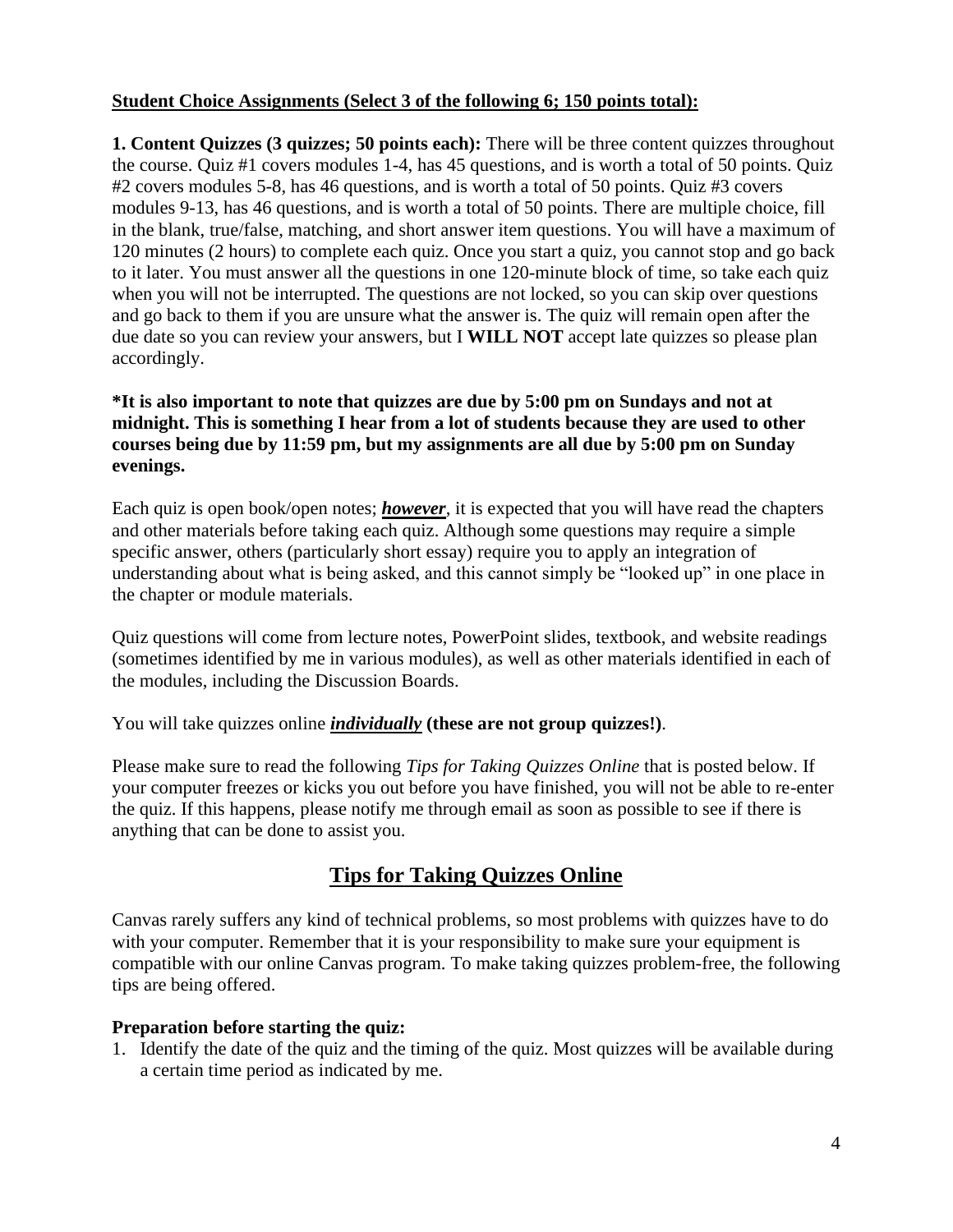- 2. Begin the quiz at a time free from interruptions. The quizzes can only be accessed once and when you click on the link to start the quiz, you cannot come back and finish it later.
- 3. Check the version of browser on your computer. The following are compatible with Canvas: Firefox (all versions) and Chrome (all versions).
- 4. Use a reliable computer with a high-speed Internet connection (DSL or cable), if possible.
- 5. Do not double-click the quiz link. Canvas reads the first click as an attempt to take the quiz and the second click as a second attempt and may therefore block access.
- 6. Close all other applications and do not multi-task while taking the quiz (e.g., email, Google).

#### **During the quiz:**

- 1. Using the browser Back button or printing the quiz may take you out of the quiz prematurely.
- 2. Be patient when using the Next, Save and Submit buttons. It may take a few moments to move to the next question or receive confirmation.
- 3. **IMPORTANT**: Select the Save button for each question along the way. This will help prevent issues with the browser timing out. At the end of the quiz, select the Submit button to complete and confirm the quiz process. Once the Submit button is selected, a confirmation window will appear. Select OK and a final screen will appear confirming that your answers have been accepted.

Contact me if access to the quiz is an issue or problems occur while taking the quiz. I am the only person who can make the quiz available and/or unlock the quiz if technical problems occur while taking it.

**2. Film Critique:** Select a movie (see Movies about Substance Use document in Canvas) and critique the film based on what you know about the subject matter and from what you have learned from this course thus far. Critically analyze how the substance/behavior is portrayed in the film and discuss its relevance in society. How does this portrayal influence society's perception of addiction? How accurate is this portrayal? How does this film perpetuate stigma toward substance use and addiction? Was drug use presented positively/negatively? If treatment was presented in the movie, discuss how it was presented. What key facts/information seems to be missing from the movie? If you or a family member had this problem how would this movie impact you? What questions did this movie raise for you regarding substance use? Provide specific examples of accurate and/or inaccurate depictions in the film and discuss how the film could more accurately portray addiction and how it affects others. Compare and contrast the film's portrayal of addiction to addiction in the "real" world, using specific examples of both.

How did you feel while you were watching this film? Reflect on each of the thoughts and emotions that you had throughout the film. It would be beneficial to take notes while watching the film to help with writing your paper.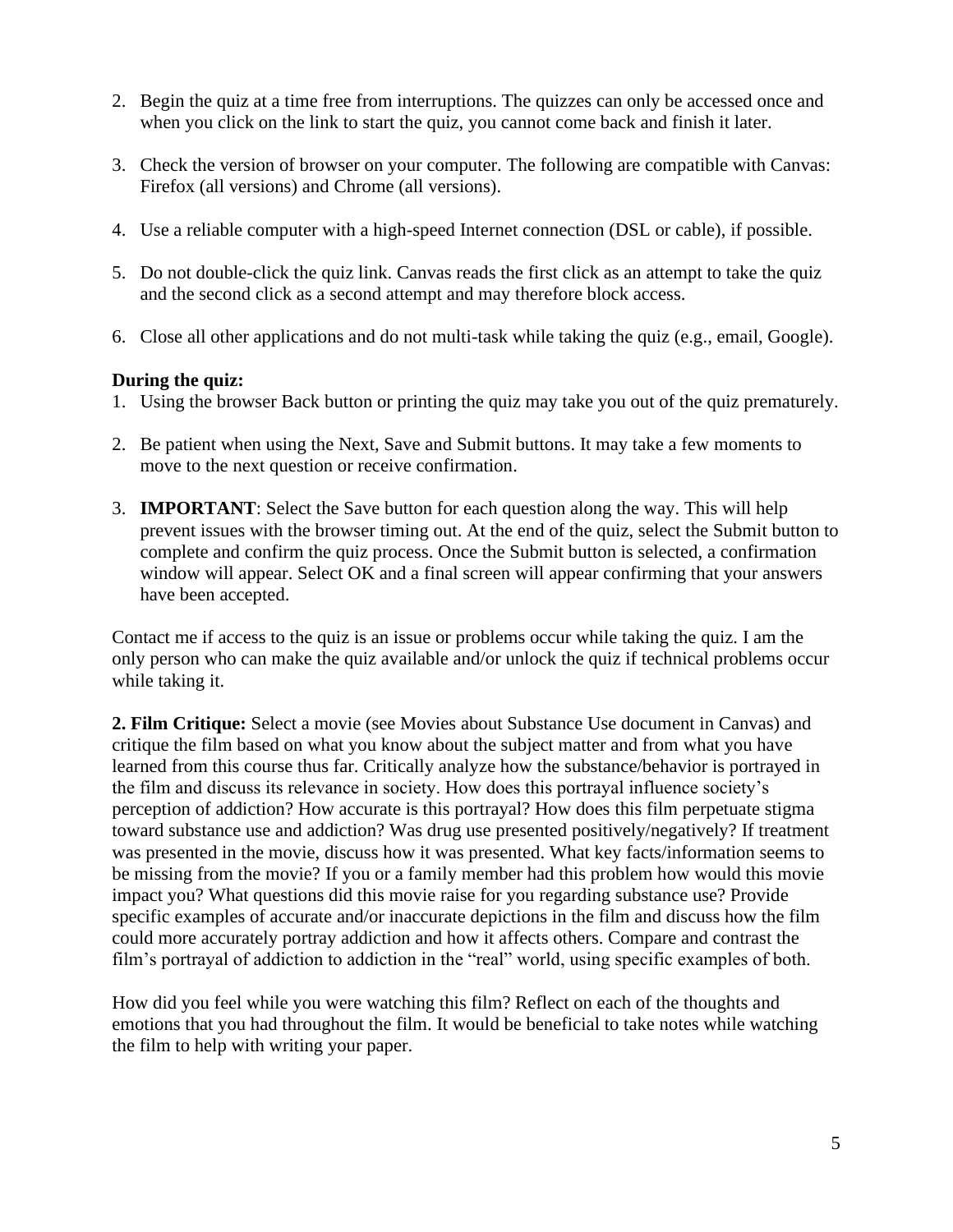**Please note**: *Some of these movies are R rated and may contain graphic language and/or graphic content. Please keep this in mind when making your selection and select a movie based on your comfort level.*

Requirements:

- 1) The total page length of the paper should be 5-6 pages, double spaced.
- 2) Format must be standard (Times New Roman, 12-point font, 1" margins).
- 3) See rubric for more detailed information about requirements.

**3. Attend an OPEN meeting:** For this assignment, attend a minimum of 3 AA (or NA, Al-anon, CA) meetings and write brief reaction papers for each of the meetings you attend. You will need to search online to find a meeting that is appropriate for you in your area. Following your attendance, you will need to write a brief (2 page) reaction paper reflecting the following information: meeting selection, description of population, observations, emotional reaction, match with expectations, resulting changes from experience, spelling, grammar, and submission. You do not need to attend the same type of meetings (i.e., 3 AA meetings) for this assignment. If you would like to experience a variety of them, you are welcome to.

**NOTE:** "Open" meetings are open to the public and generally welcome visitors for any reason. "Closed" meetings are reserved for individuals struggling with addiction issues and do not welcome visitors. Al-Anon meetings are always open but tend to focus more on the impact of the addiction on others, not the addict themselves.

Requirements:

- 1) The total page length of each reflection paper should be 2 pages, double spaced.
- 2) Format must be standard (Times New Roman, 12-point font, 1" margins).
- 3) See rubric for more detailed information about requirements.

**4. Create a Newspaper:** Create a newspaper to convey your learning on a specific topic that relates to this course. You will write a total of 5 articles, with a central theme. You can write an op-ed piece, pros and cons, investigative articles. Be creative with your articles!

#### Styling:

It is desired for this to look like a newspaper. Therefore, you must name your paper (satire is acceptable – but not profane or offensive) and create a header. EVERY article should start on the front page but may be continued over to additional pages – like a newspaper. There should be multiple columns, but I would recommend no more than three. You may choose to present your newspaper in landscape format, including the option to alter page sizes (legal, etc). You are free to use graphics and pictures to illustrate your work (this helps break up too much content). Properly cite references in your articles (APA format) and submit a separate word document with your list of references.

Requirements:

- 1) The paper must be saved and submitted in PDF format.
- 2) The total page length of the paper should be 5-6 pages. Graphics or pictures MUST NOT exceed 30% of the paper. (In this case, pictures ARE NOT worth 1000 words!).
- 3) Format may be landscape or portrait; however, margins must be no more than 1" in any direction (except for last page, which need not be filled).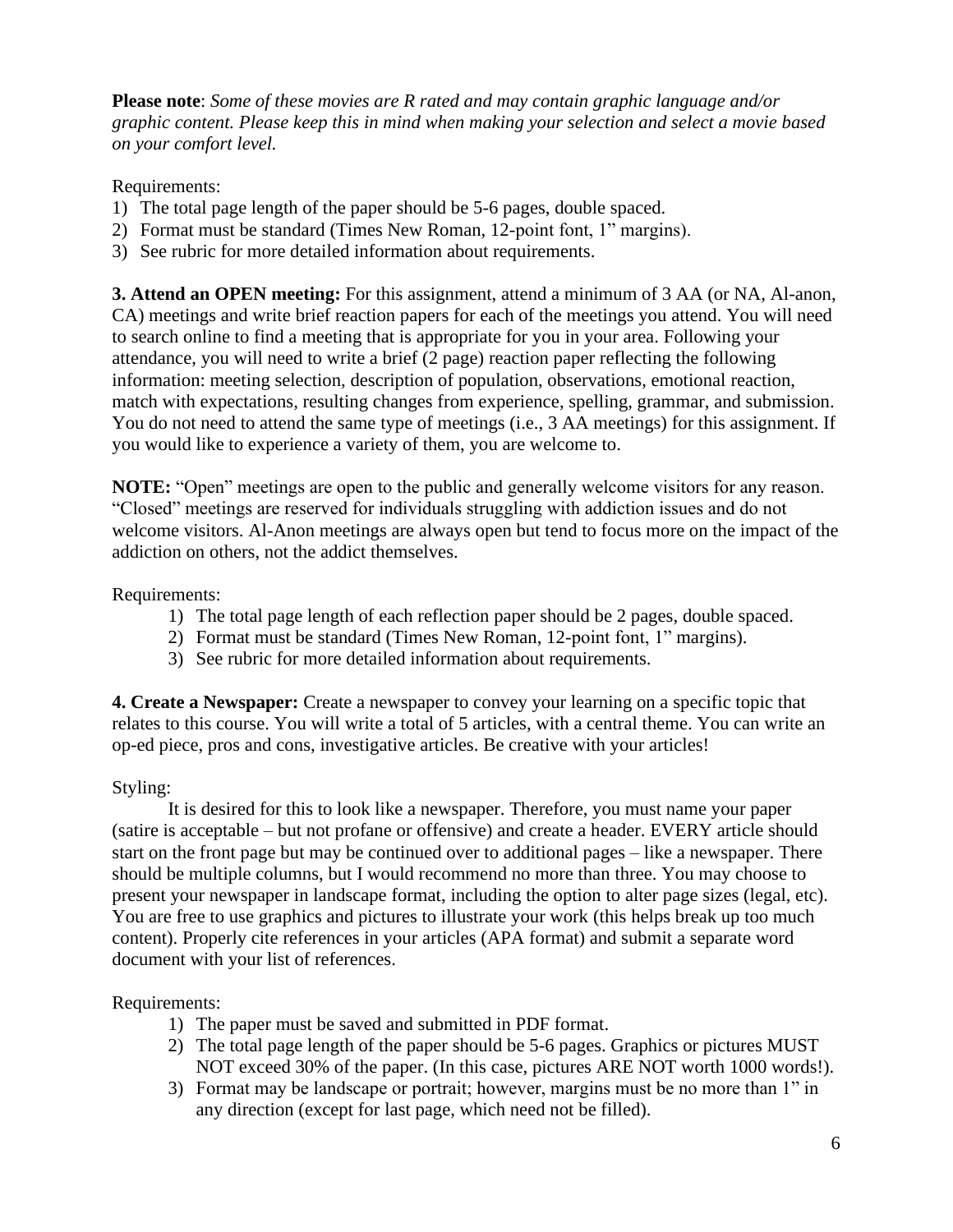4) See rubric for more detailed information about requirements.

**Final Exam (75 points):** A cumulative final exam will be given during final exam week. The exam will open Monday, December  $6<sup>th</sup>$  at 9:00am MST and will close Friday, December  $10<sup>th</sup>$  at 5:00pm MST. NO EXTENSIONS will be offered for the final exam.

## **Guidelines for Assignments**

All written assignments (unless otherwise noted) should be appropriately formatted (12 point, Times New Roman font, 1" margins), typed, grammatically correct, proofread, and concise.

Late Assignments: Late assignments will not be accepted. If you believe you have an extenuating circumstance, please email me to discuss it. Extra time will only be given for extenuating circumstances with determinations made on a case-by-case basis.

## **Student Evaluation**

Final course grades will be determined on the following basis:

| Abstinence Exercise                                    | 75 pts    |
|--------------------------------------------------------|-----------|
| Student Choice Assignments $(3 \t@ 50 \t points each)$ | $150$ pts |
| Final Exam                                             | 75 pts    |
| Total points:                                          | $300$ pts |

Grades are based on an A-F grading system. Ninety percent and above is an A, 80-89.4% is a B, 70-79.4% is a C, 60-69.4% is a D, and anything below 59.5% is a F.

### **University Statements & Resources**

The following section was developed and distributed by the University to provide you with resources that you may need while you are a student at UNC. I have not altered or added any information to the University Statements & Resources section, but if you have any questions about these resources I would be happy to answer them or direct you to the right resource for you. I want to help you be successful, not only in this course, but at UNC, so please do not hesitate to reach out if you need anything.

You are expected to abide by the University Honor Code in all academic endeavors. Plagiarism will not be tolerated in this course and policies for academic misconduct will be strictly enforced.



**Disability Resources:** It is the policy and practice of the University of Northern Colorado to create inclusive learning environments. If there are aspects of the instruction or design of this course that present barriers to students' inclusion or to accurate assessments of students' achievements (e.g. time-limited exams, inaccessible web content, use of videos without captions), students should communicate about these aspects with their instructor(s) and contact Disability Resource Center (DRC) to request accommodations.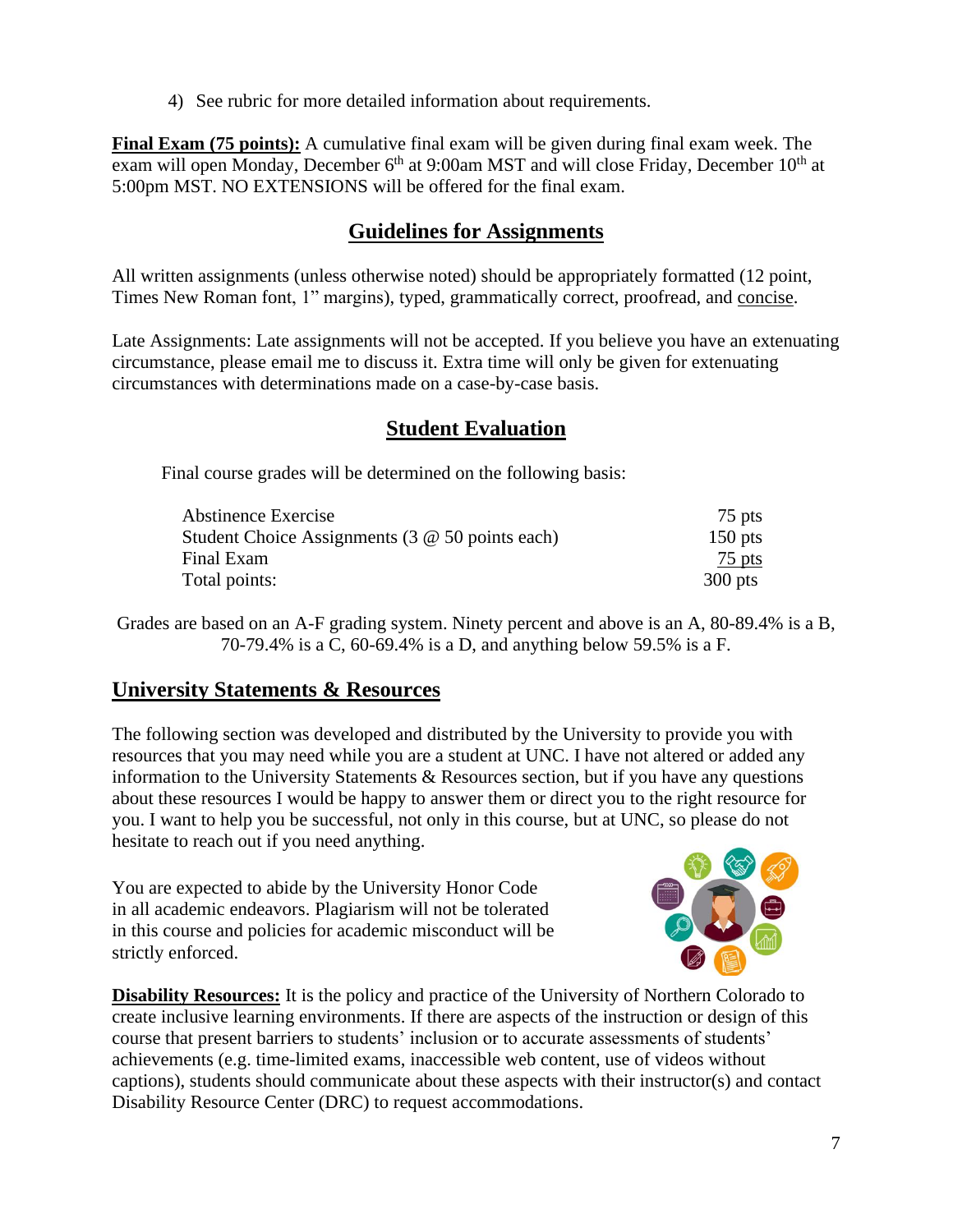Office: (970) 351-2289, Michener Library L-80.

Students can learn more here: [www.unco.edu/disability-resource-center](http://www.unco.edu/disability-resource-center)

**Food Insecurity and Basic Needs:** Knowing that food insecurity is experienced at higher rates among college students, UNC offers assistance to students facing food insecurity through an oncampus food pantry. The Bear Pantry is located in University Center 2166A and is open for regular hours throughout the semester. Please visit [www.unco.edu/bear-pantry](http://www.unco.edu/bear-pantry) for more information. Students who face challenges (i.e., emotional distress, grief and loss, academic concerns, basic needs insecurity, navigating university processes) and believe this may affect their academic performance may contact Student Outreach and Support (SOS), which is part of the Dean of Students Office. SOS will help connect students with appropriate referrals based upon their needs. The Dean of Students Office can be reached at  $\cos\omega$  unco.edu or via phone at 970-351-2001.

**Academic Integrity:** Students are expected to practice academic honesty in every aspect of this course. Students who engage in academic misconduct are subject to grading consequences regarding this course and/or university disciplinary procedures through the Dean of Students Office. More information about the academic misconduct process can be found in UNC's Student Code of Conduct (BEAR Code).

**Attendance:** Students are expected to attend class regularly. Each instructor determines the relationship between class attendance, the objectives of the class, and students' grades. Instructors are responsible for articulating their attendance policies and their effect on grades to students. Students are responsible for knowing the attendance policy of each course. Only the instructor can approve students' absences. Students are responsible for requesting such approval. In an effort to create inclusive learning environments, instructors should not require doctors' notes to determine whether or not to excuse an absence.

**COVID-19:** The COVID-19 pandemic is a complex, challenging, and fluid situation, which continues to evolve. UNC will follow applicable legal requirements and federal, state, and county public health recommendations and mandates in all decisions related to university operations. Students should review the [Coronavirus website](https://www.unco.edu/coronavirus/) for the current academic term for the most up to date guidance. Students who fail to comply with UNC's public health requirements, such as the use of masks and social distancing, will be reminded of current policy; students who fail to correct their behavior will be asked to leave the classroom and may be referred to the Dean of Students office.

The safety and well-being of our Community of Bears requires each of us to be prepared to do our part to protect the health of our entire campus community, as well as our friends, families, and neighbors. It is important that all members of the university community work together to do all we can to keep our community safe.

**Title IX:** The University of Northern Colorado is committed to providing a safe learning environment for all students that is free of all forms of discrimination and sexual harassment, including sexual assault, domestic violence, dating violence, and stalking. Students who have experienced (or who know someone who has experienced) any of these incidents should know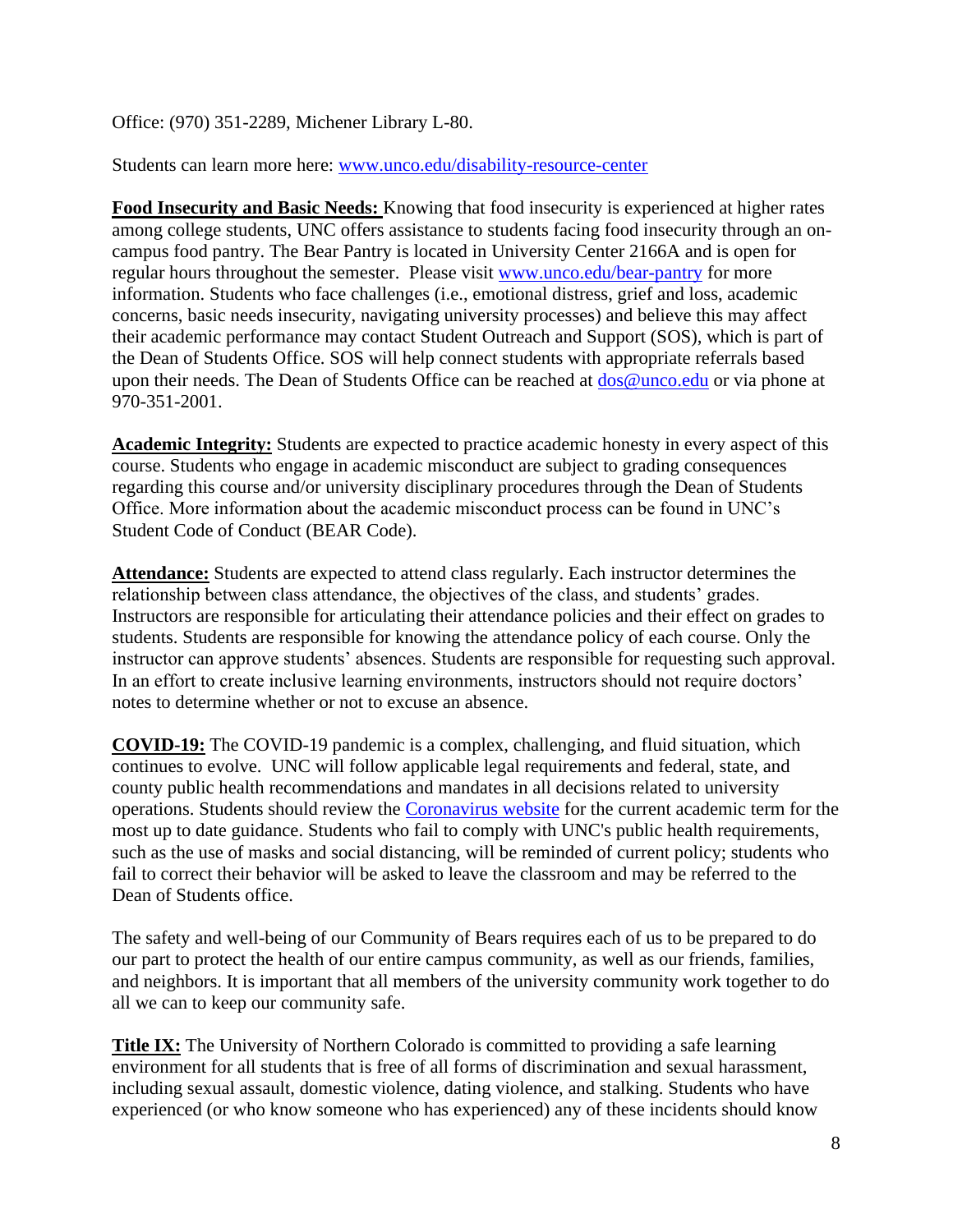that they are not alone. UNC has staff members trained to support students to navigate campus life, to access health and counseling services, to provide academic and housing accommodations, to help with legal protective orders, and more.

Please be aware all UNC instructors and most staff members are required to report their awareness of sexual violence to the Office of Institutional Equity and Compliance (OIEC). This means that if students tell an instructor about a situation involving sexual harassment, sexual assault, dating violence, domestic violence, or stalking, the instructor must share that information with the Title IX Coordinator, Larry Loften. Larry or a trained staff member in OIEC will contact the reporting students to let them know about accommodations and support services at UNC as well as their options to pursue a process to hold accountable the person who caused the harm to them. Students who have experienced these situations are not required to speak with OIEC staff regarding the incident. Students' participation in OIEC processes are entirely voluntary.

If students do not want the Title IX Coordinator notified, instead of disclosing this information to the instructor, students can speak confidentially with the following people on campus and in the community. They can connect you with support services and help explore options now, or in the future.

UNC's Assault Survivors Advocacy Program (ASAP): 24 Hr. Hotline 970-351-4040 or <http://www.unco.edu/asap>

UNC Counseling Center: 970-351-2496 or<http://www.unco.edu/counseling>

UNC Psychological Services: 970-351-1645 or [https://www.unco.edu/inside-unc/student](https://www.unco.edu/inside-unc/student-support/psychological-services-clinic.aspx)[support/psychological-services-clinic.aspx](https://www.unco.edu/inside-unc/student-support/psychological-services-clinic.aspx)

Students who are survivors, who are concerned about someone who is a survivor, or who would like to learn more about sexual misconduct or report an incident, can visit www.unco.edu/sexualmisconduct. Students may also contact OIEC at 970-351-4899 or email titleix@unco.edu.

**Equity and Inclusion Statement:** The University of Northern Colorado (UNC) embraces the diversity of students, faculty, and staff. UNC honors the inherent dignity of each individual, and welcomes their unique perspectives, behaviors, and world views. People of all races, religions, national origins, sexual orientations, ethnicities, genders and gender identities, cognitive, physical, and behavioral abilities, socioeconomic backgrounds, regions, immigrant statuses, military or veteran statuses, sizes and/or shapes are strongly encouraged to share their rich array of perspectives and experiences. Course content and campus discussions will heighten your awareness to each others' individual and intersecting identities. For information or resources, contact the Division of Diversity, Equity, and Inclusion, at 970-351-1944. If students want to report an incident related to identity-based discrimination/harassment, please visit [www.unco.edu/institutional-equity-compliance.](http://www.unco.edu/institutional-equity-compliance)

**Land Acknowledgment:** The University of Northern Colorado occupies the lands in the territories of the Ute, Cheyenne, Lakota and Arapaho peoples. The University acknowledges the 48 tribes that are historically tied to the state of Colorado. Thus, the land on which UNC is situated is tied to the history and culture of our native and indigenous peoples. UNC appreciates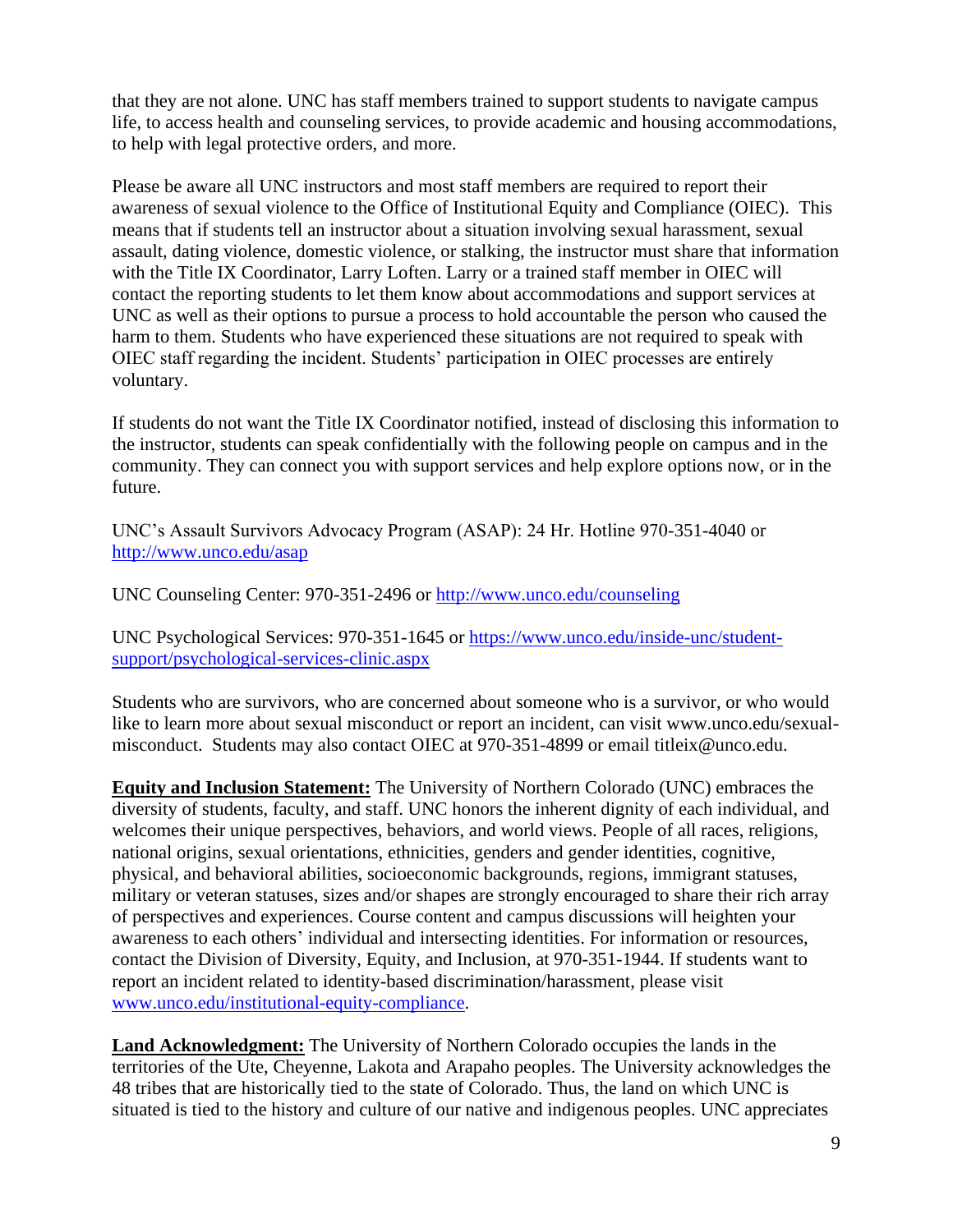this connection and has great respect for this land. Additionally, the University community pays its respect to Elders past, present, and future, and to those who have stewarded this land throughout the generations.

As part of the learning and reflection process please visit https://native-land.ca/ or call the Office of Equity & Inclusion at 970-351-1944.

**Name in Use/Pronoun in Use/Name Change:** Some students may have changed their names to better reflect their gender identity or for other reasons. The process to request that the University change the name that appears on Canvas and on the course roster is available here: https://www.unco.edu/registrar/name-change.aspx

**Writing Center:** The Writing Center offers three kinds of sessions to meet your writing needs: In-Person, Email, and Zoom Sessions. Trained Writing Center Consultants can assist you with writing assignments from any course or subject. Even if you think your writing is pretty good, it's always nice to have another reader look over your work.

To guarantee a session time, make an appointment using our online scheduling system: [www.unco.mywconline.com.](https://nam02.safelinks.protection.outlook.com/?url=http%3A%2F%2Fwww.unco.mywconline.com%2F&data=04%7C01%7CBerniece.Mitchell%40unco.edu%7Cc728eb68b8434bfc344f08d93bded537%7Cb4dce27cd088445499652b59a23ea171%7C0%7C0%7C637606650505382965%7CUnknown%7CTWFpbGZsb3d8eyJWIjoiMC4wLjAwMDAiLCJQIjoiV2luMzIiLCJBTiI6Ik1haWwiLCJXVCI6Mn0%3D%7C1000&sdata=YS2TpcG6WkYo0tV3AQhPnsOinwP9agNZOo55gEMuTVI%3D&reserved=0) You will need to create a new account if you've never visited the Writing Center before. We also have walk-in session times available during our scheduled open hours, Monday – Friday  $9:00 \text{ am} - 4:00 \text{ pm}$  in the Writing Center, Ross Hall 1230. We also have walk-in sessions in the library (first floor) Monday – Thursday evenings, 5:00 pm – 8:00 pm.

If your instructor requires you to visit the Writing Center, make sure to alert your Consultant, and/or check the box on the appointment form, and we will send an email confirmation of your session to your instructor.

For more information, email the Writing Center at writing center@unco.edu or visit the website: [www.unco.edu/writing-center.](http://www.unco.edu/writing-center)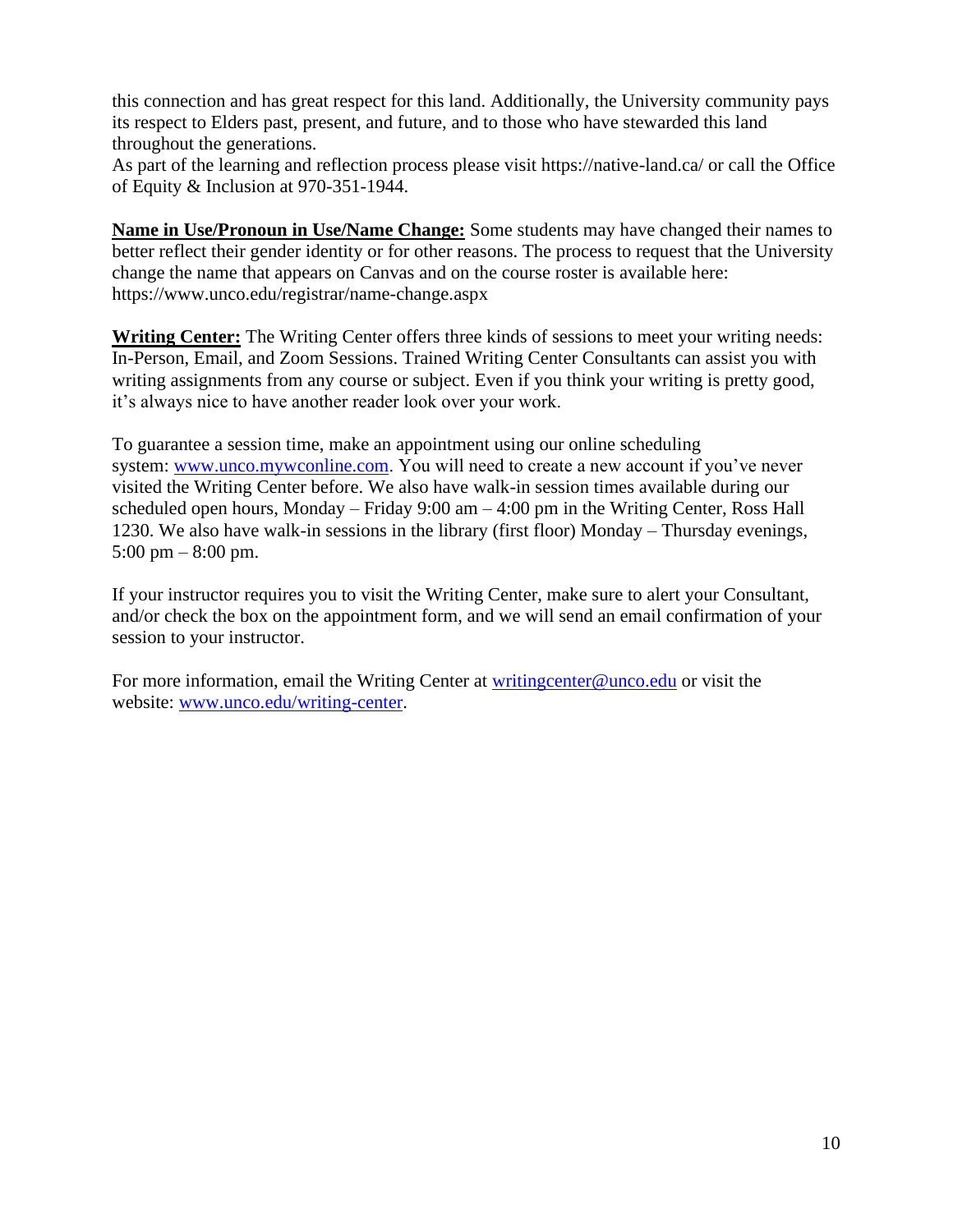# **HUSR 397 Expanded Blueprint**

## **\*This schedule is tentative and subject to change**

| <b>Dates</b>                                                       | <b>Module Name &amp; Objectives</b>                                                                                                                                                                                                                                          | <b>Materials</b>                                                                                                                   | <b>Activities</b>                    | <b>Assessments</b>                           |
|--------------------------------------------------------------------|------------------------------------------------------------------------------------------------------------------------------------------------------------------------------------------------------------------------------------------------------------------------------|------------------------------------------------------------------------------------------------------------------------------------|--------------------------------------|----------------------------------------------|
| Week 1<br>Module 1<br>Aug. $23^{\text{rd}}$<br>thru<br>Aug. $29th$ | <b>Substance Abuse Counseling for the</b><br>21 <sup>st</sup> Century<br><b>Module Objectives:</b><br>1. Define substance abuse<br>Discuss evidence-based<br>2.<br>practices<br>3. Critique substance abuse<br>diagnoses<br>4. Construct collaborative<br>treatment planning | Readings:<br>McGovern (2003)<br><b>Guided PowerPoint:</b><br><b>Substance Abuse Counseling</b><br>for the 21 <sup>st</sup> Century | <b>Introduction Discussion Board</b> | Complete<br>Introduction<br>discussion board |
| Week 2<br>Module 2<br>Aug. $30th$<br>thru<br>Sept. $5h$            | <b>Motivational Interviewing (MI)</b><br><b>Module Objectives:</b><br>Support the meaning $&$ ethical<br>1.<br>use of MI<br>2. Outline the MI Interviewing<br>Principles                                                                                                     | Readings:<br><b>Guided PowerPoint:</b><br>Motivational Interviewing                                                                |                                      |                                              |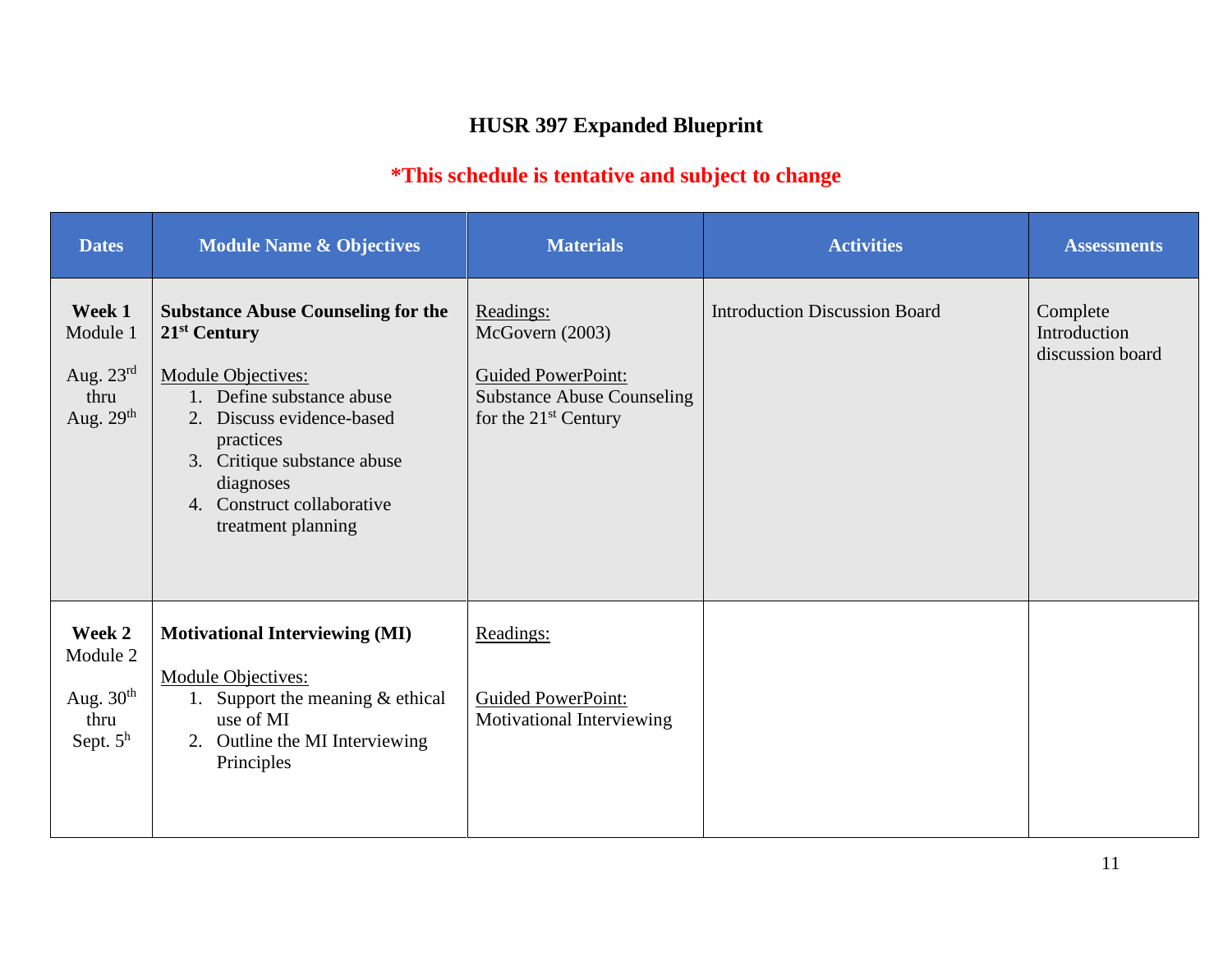| Week 3<br>Module 2<br>Sept. $6th$<br>thru<br>Sept. $12^{th}$         | Motivational Interviewing (cont'd)<br>Module Objectives:<br>1. Compare MI across settings                                                                                                                                                            | Readings:<br><b>Madson</b> (2016)<br>Moyers $(2011)$                                                                | Abstinence Exercise Begins – Letter to<br>my Substance/Behavior | 1-2-page letter to<br>your addictive<br>substance/behavior                                                                     |
|----------------------------------------------------------------------|------------------------------------------------------------------------------------------------------------------------------------------------------------------------------------------------------------------------------------------------------|---------------------------------------------------------------------------------------------------------------------|-----------------------------------------------------------------|--------------------------------------------------------------------------------------------------------------------------------|
| Week 4<br>Module 3<br>Sept. 13 <sup>th</sup><br>thru<br>Sept. $19th$ | Drugs & Their Effects: Alcohol &<br>Marijuana<br>Module Objectives:<br>1. Differentiate factors that affect<br>a drug's effect<br>2. Compare characteristics of<br>drugs<br>3. Identify psychological<br>characteristics of the user                 | Readings:<br>Trevisan (1998) article<br><b>Guided PowerPoints:</b><br>Drugs & Their Effects:<br>Alcohol & Marijuana | Week 1 Abstinence Log                                           | Minimum of three<br>entries $(1/2$ page<br>each)                                                                               |
| Week 5<br>Module 4<br>Sept. $20th$<br>thru<br>Sept. $26th$           | <b>Drugs &amp; Their Effects: Depressants</b><br>& Stimulants<br>Module Objectives:<br>1. Differentiate factors that affect<br>a drug's effect<br>2. Compare characteristics of<br>drugs<br>3. Identify psychological<br>characteristics of the user | Readings:<br>Freud (1884)<br><b>Guided PowerPoints:</b><br>Drugs & Their Effects:<br>Depressants & Stimulants       | Quiz #1 (Modules 1-4)<br>Week 2 Abstinence Log                  | Multiple choice,<br>true/false, matching,<br>and short answer<br>questions<br>Minimum of three<br>entries $(1/2$ page<br>each) |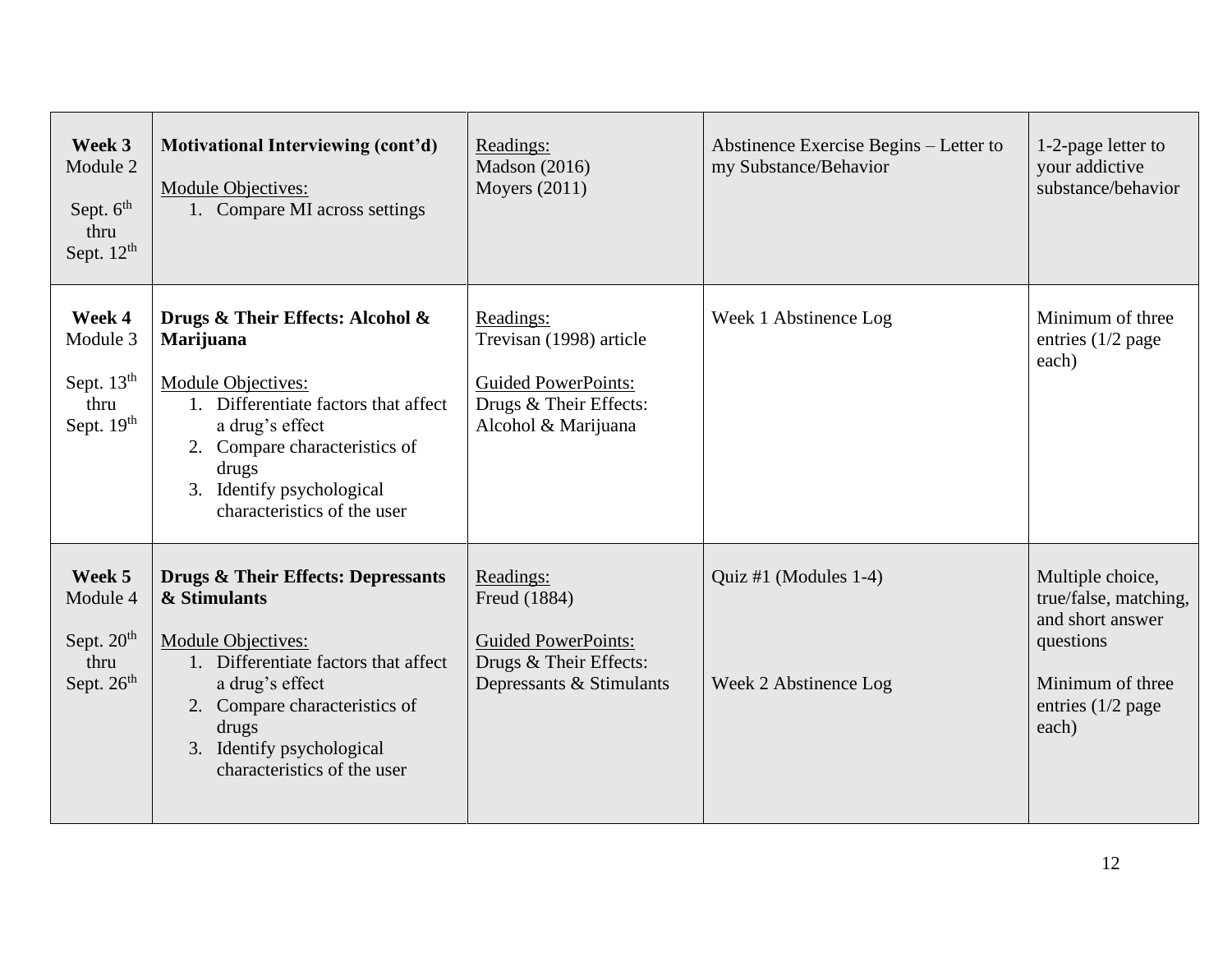| Week 6<br>Module 5<br>Sept. $27th$<br>thru<br>Oct. $3rd$          | Drugs & Their Effects: Narcotics &<br><b>Hallucinogens</b><br>Module Objectives:<br>1. Differentiate factors that affect<br>a drug's effect<br>2. Compare characteristics of<br>drugs<br>3. Identify psychological<br>characteristics of the user | Readings:<br><b>Supplemental Readings</b><br>Videos:<br>Opioid Epidemic<br>Documentary<br><b>Guided PowerPoints:</b><br>Drugs & Their Effects:<br>Narcotics & Hallucinogens | Week 3 Abstinence Log                                                      | Minimum of three<br>entries $(1/2$ page<br>each)                                                       |
|-------------------------------------------------------------------|---------------------------------------------------------------------------------------------------------------------------------------------------------------------------------------------------------------------------------------------------|-----------------------------------------------------------------------------------------------------------------------------------------------------------------------------|----------------------------------------------------------------------------|--------------------------------------------------------------------------------------------------------|
| Week 7<br>Module 6<br>Oct. $4th$<br>thru<br>Oct. $10^{\text{th}}$ | Drugs & Their Effects: OTC &<br><b>Inhalants</b><br>Module Objectives:<br>1. Differentiate factors that affect<br>a drug's effect<br>2. Compare characteristics of<br>drugs<br>3. Identify psychological<br>characteristics of the user           | Readings:<br><b>Supplemental Readings</b><br><b>Guided PowerPoints:</b><br>Drugs & Their Effects: OTC<br>& Inhalants                                                        | Week 4 Abstinence Log<br><b>Student Choice Film Critique</b><br>assignment | Minimum of three<br>entries $(1/2$ page<br>each)<br>5-6-page paper<br>analyzing film of<br>your choice |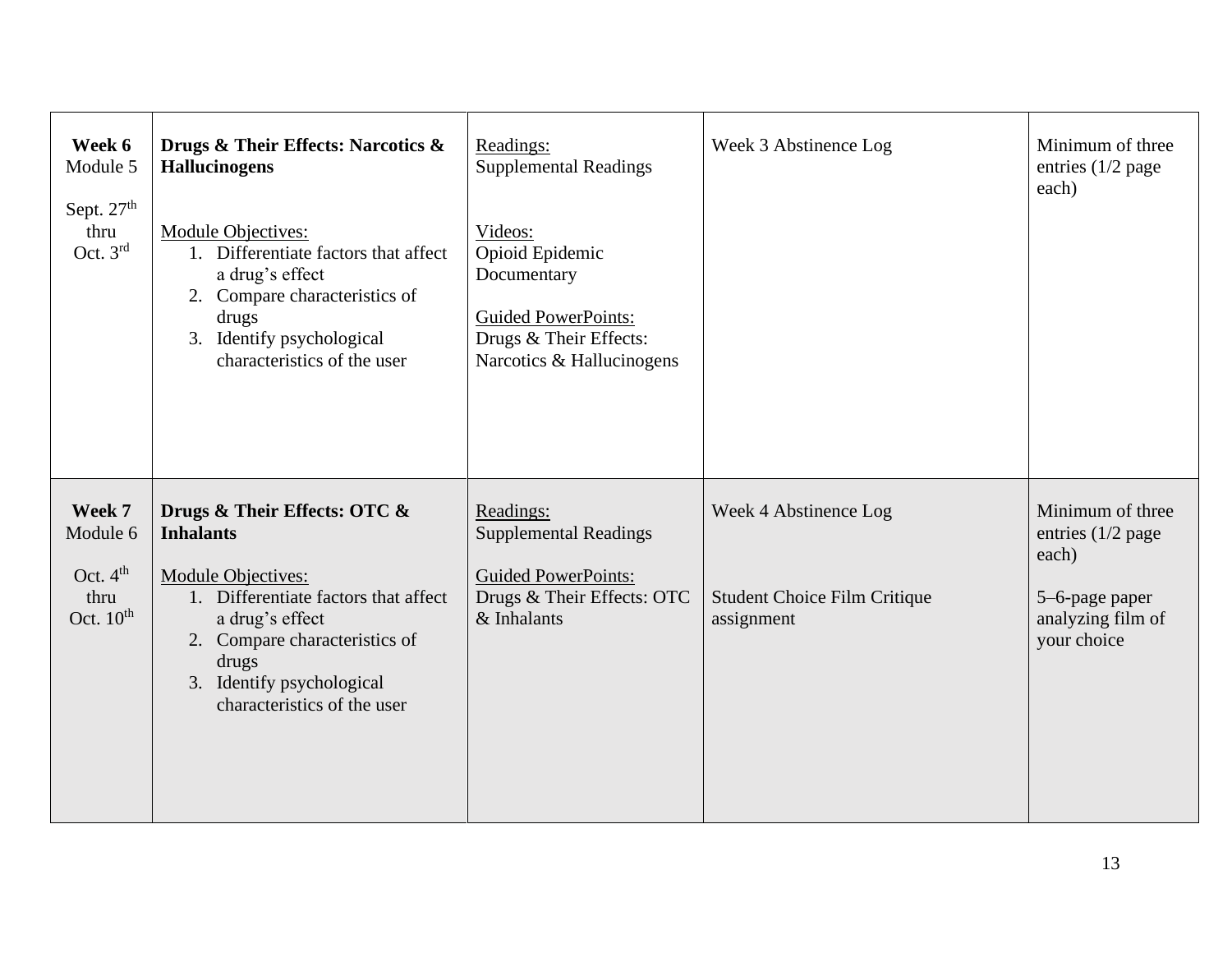| Week 8<br>Module 7<br>Oct. $11th$<br>thru<br>Oct. $17th$  | <b>Assessment</b><br>Module Objectives:<br>Investigate the ethics involved<br>in assessment<br>2. Compare assessment devices<br>3. Describe ethics in working with<br>clients<br>4. Discuss co-occurring substance<br>abuse & mental health problems | Readings:<br><b>Guided PowerPoint:</b><br>Assessment                                                 | Week 5 Abstinence Log                          | Minimum of three<br>entries $(1/2$ page<br>each)                                                                            |
|-----------------------------------------------------------|------------------------------------------------------------------------------------------------------------------------------------------------------------------------------------------------------------------------------------------------------|------------------------------------------------------------------------------------------------------|------------------------------------------------|-----------------------------------------------------------------------------------------------------------------------------|
| Week 9<br>Module 8<br>Oct. $18th$<br>thru<br>Oct. $24th$  | <b>Treatment Planning</b><br>Module Objectives:<br>1. Investigate the ethics involved<br>in treatment planning<br>2. Describe ethics in working with<br>clients<br>3. Discuss co-occurring substance<br>abuse & mental health problems               | Readings:<br><b>Supplemental Readings</b><br><b>Guided PowerPoints:</b><br><b>Treatment Planning</b> | Quiz #2 (Modules 5-8)<br>Week 6 Abstinence Log | Multiple choice,<br>true/false, matching,<br>and short answer<br>questions<br>Minimum of three<br>entries (1/2 page<br>each |
| Week 10<br>Module 9<br>Oct. $25th$<br>thru<br>Oct. $31st$ | <b>Client Change</b><br>Module Objectives:<br>1. Identify principles of effective<br>treatment                                                                                                                                                       | Readings:<br><b>Guided PowerPoint:</b><br><b>Client Change</b>                                       | <b>Abstinence Summary Paper</b>                | Describe the<br>abstinence<br>experience                                                                                    |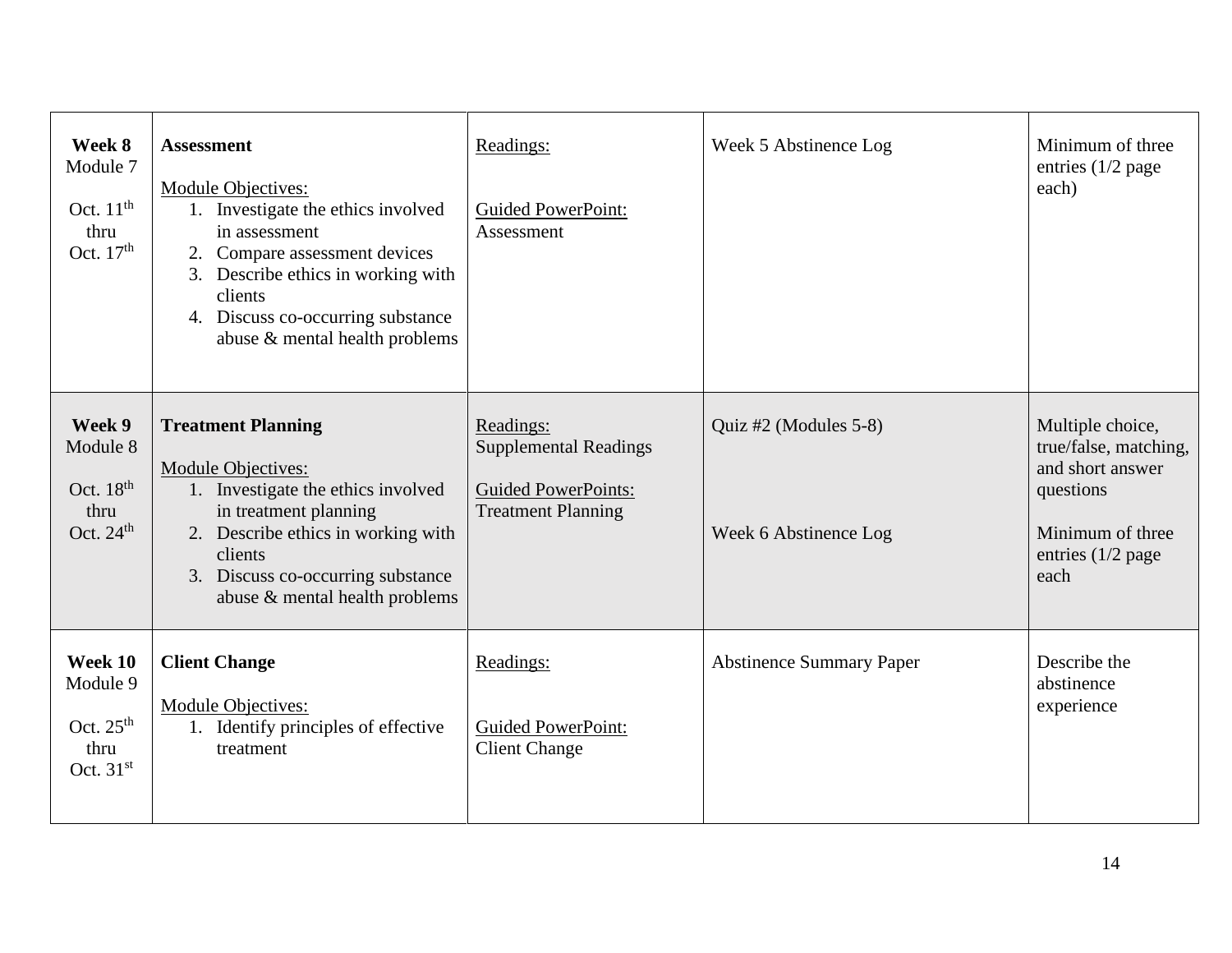| Week 11<br>Module 10<br>Nov. $1st$<br>thru<br>Nov. $7th$      | <b>Program Planning &amp; Evaluation</b><br>Module Objectives:<br>1. Discuss accountability for<br>outcomes<br>2. Design program planning<br>3. Execute an evaluation                                                              | Readings:<br><b>Guided PowerPoint:</b><br>Program Planning &<br>Evaluation                                                                                        | <b>Student Choice Open Meeting</b><br>assignment | Attend 3 Open<br>meetings and write<br>reflection papers |
|---------------------------------------------------------------|------------------------------------------------------------------------------------------------------------------------------------------------------------------------------------------------------------------------------------|-------------------------------------------------------------------------------------------------------------------------------------------------------------------|--------------------------------------------------|----------------------------------------------------------|
| Week 12<br>Module 11<br>Nov. $8th$<br>thru<br>Nov. $14th$     | <b>Cultural Aspects of Substance Abuse</b><br><b>Counseling</b><br>Module Objectives:<br>1. Discuss multiculturalism $\&$<br>social justice<br>2. Identify multicultural<br>competence in family<br>counseling                     | Readings:<br>Burrow-Sanchez (2015)<br>article<br>Guerrero (2014) article<br><b>Guided PowerPoint:</b><br>Cultural Aspects of<br><b>Substance Abuse Counseling</b> |                                                  |                                                          |
| Week 13<br>Module 12<br>Nov. $15th$<br>thru<br>Nov. $21^{st}$ | <b>Working with Families</b><br><b>Module Objectives:</b><br>1. Critique Systems Theory<br>2. Deconstruct substance abuse &<br>the family system<br>3. Distinguish stages in family<br>recovery<br>4. Identify effects on children | Readings:<br>Steinglass (1987)<br><b>Guided PowerPoint:</b><br><b>Working with Families</b>                                                                       |                                                  |                                                          |